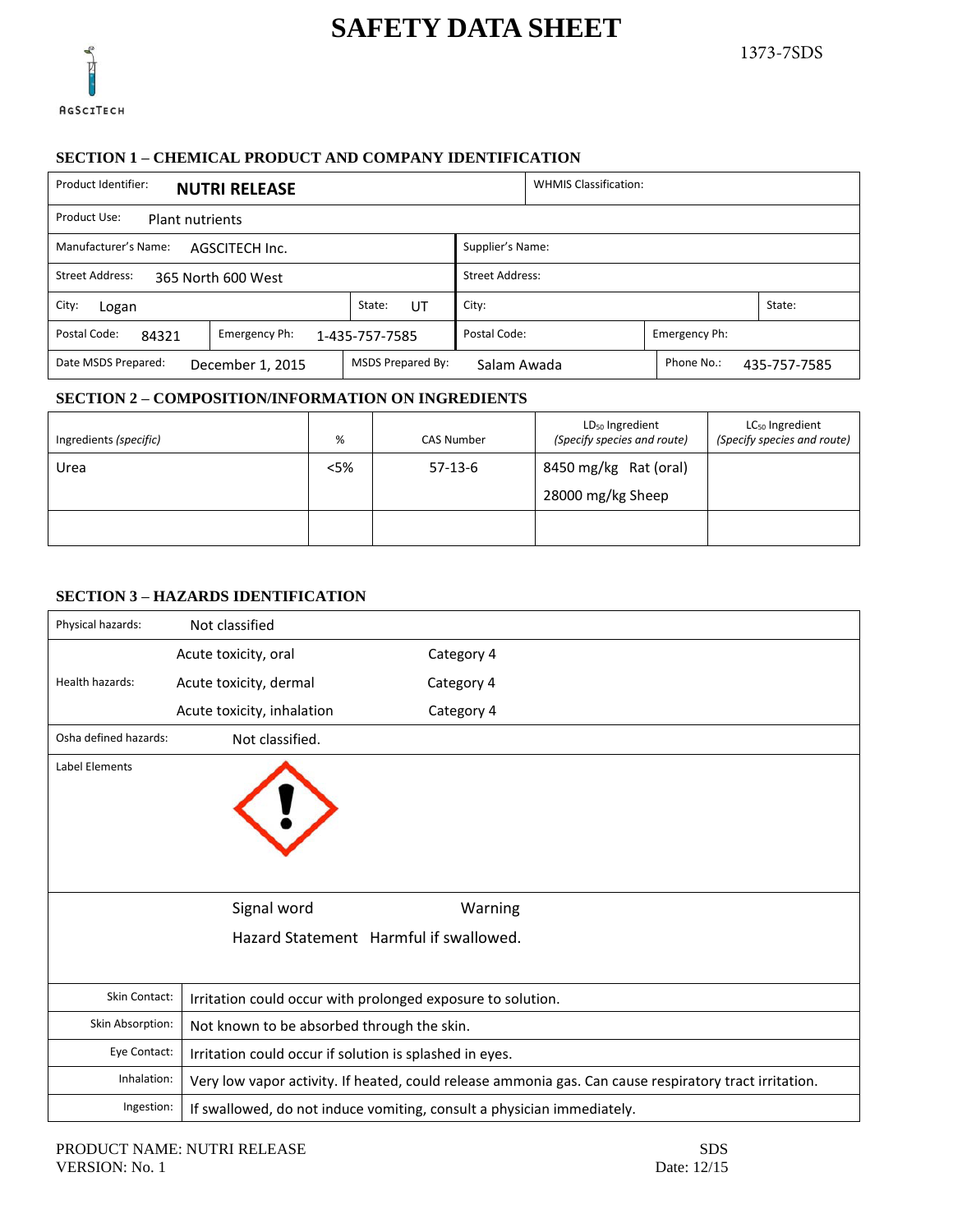



| Precautionary I<br>Statement | <b>Prevention:</b> Avoid breathing vapors. Wash thoroughly after handling. Do not eat, drink, or<br>smoke when using this product. Use only outdoors or in a well ventilated area. Avoid release to<br>the environment. Wear protective gloves and protective clothing. |
|------------------------------|-------------------------------------------------------------------------------------------------------------------------------------------------------------------------------------------------------------------------------------------------------------------------|
|                              | <b>Storage:</b> Store away from incompatible materials. Products should be stored above 50° F.                                                                                                                                                                          |
|                              | Disposal: Dispose of contents and container in accordance with local/state/national<br>regulations.                                                                                                                                                                     |

## **SECTION 4 – FIRST AID MEASURES**

| Inhalation:   | Remove individual to fresh air and keep at rest in a position comfortable for breathing. Give oxygen or artificial<br>respiration if needed. Seek medical attention if necessary. |
|---------------|-----------------------------------------------------------------------------------------------------------------------------------------------------------------------------------|
| Skin Contact: | Wash off with soap and water. Flush affected areas with large amount of cold water. Seek medical attention if<br>you feel unwell.                                                 |
| Eye Contact:  | Flush immediately with large amount of water for 15 minutes or until irritation subsides. Seek medical attention<br>if irritation persists.                                       |
| Ingestion:    | May be harmful if ingested. Wash out mouth with plenty of water Do not induce vomiting. Seek medical<br>attention immediately.                                                    |

## **SECTION 5 – FIRE FIGHTING MEASURES**

| Flammable:                                                                                                                |                                                                                                                       | Yes | ⊠ | No | If yes, under which conditions:        |                                                  |  |  |  |
|---------------------------------------------------------------------------------------------------------------------------|-----------------------------------------------------------------------------------------------------------------------|-----|---|----|----------------------------------------|--------------------------------------------------|--|--|--|
| Means of Extinction:<br>Use flooding quantities of water, dry chemical powder, carbon dioxide, foam. Do not use water jet |                                                                                                                       |     |   |    |                                        |                                                  |  |  |  |
|                                                                                                                           | Flashpoint ( <sup>o</sup> C) and Method<br>Upper Flammable Limit (% by volume)<br>Lower Flammable Limit (% by volume) |     |   |    |                                        |                                                  |  |  |  |
|                                                                                                                           | N/A<br>N/A<br>N/A                                                                                                     |     |   |    |                                        |                                                  |  |  |  |
| Auto-ignition Temperature (°C)                                                                                            |                                                                                                                       |     |   |    | Explosion Data - Sensitivity to Impact | Explosion Data - Sensitivity to Static Discharge |  |  |  |
| N/A                                                                                                                       |                                                                                                                       |     |   |    | N/A                                    | N/A                                              |  |  |  |
| <b>Hazardous Combustion Products:</b><br>Not known. During fire, hazardous gases may be formed.                           |                                                                                                                       |     |   |    |                                        |                                                  |  |  |  |
| <b>Protection for Firefighters:</b> Wear protective clothing and equipment.                                               |                                                                                                                       |     |   |    |                                        |                                                  |  |  |  |

#### **SECTION 6 – ACCIDENTAL RELEASE MEASURES**

**Leak and Spill Procedures:**

Contain the spill. Collect liquid with absorbent material and dispose of in approved manner. Prevent entry into waterways.

Dispose of in non-crop areas away from waterways, in accordance with Federal, State and Local regulations.

#### **SECTION 7 – HANDLING AND STORAGE**

| Handling Procedures and<br>Avoid inhalation of vapors and spray mists. Avoid contact with eyes, skin, and clothing void<br>Equipment:<br>prolonged exposure. Do not taste or swallow. When handling or using, do not eat, drink, or<br>smoke. Use outdoors in a well-ventilated area. Wear appropriate personal protective<br>equipment. Wash hands thoroughly after handling. Avoid release to the environment. Wash<br>contaminated clothing before reuse. Observe good industrial hygiene practices. |  |
|---------------------------------------------------------------------------------------------------------------------------------------------------------------------------------------------------------------------------------------------------------------------------------------------------------------------------------------------------------------------------------------------------------------------------------------------------------------------------------------------------------|--|
|---------------------------------------------------------------------------------------------------------------------------------------------------------------------------------------------------------------------------------------------------------------------------------------------------------------------------------------------------------------------------------------------------------------------------------------------------------------------------------------------------------|--|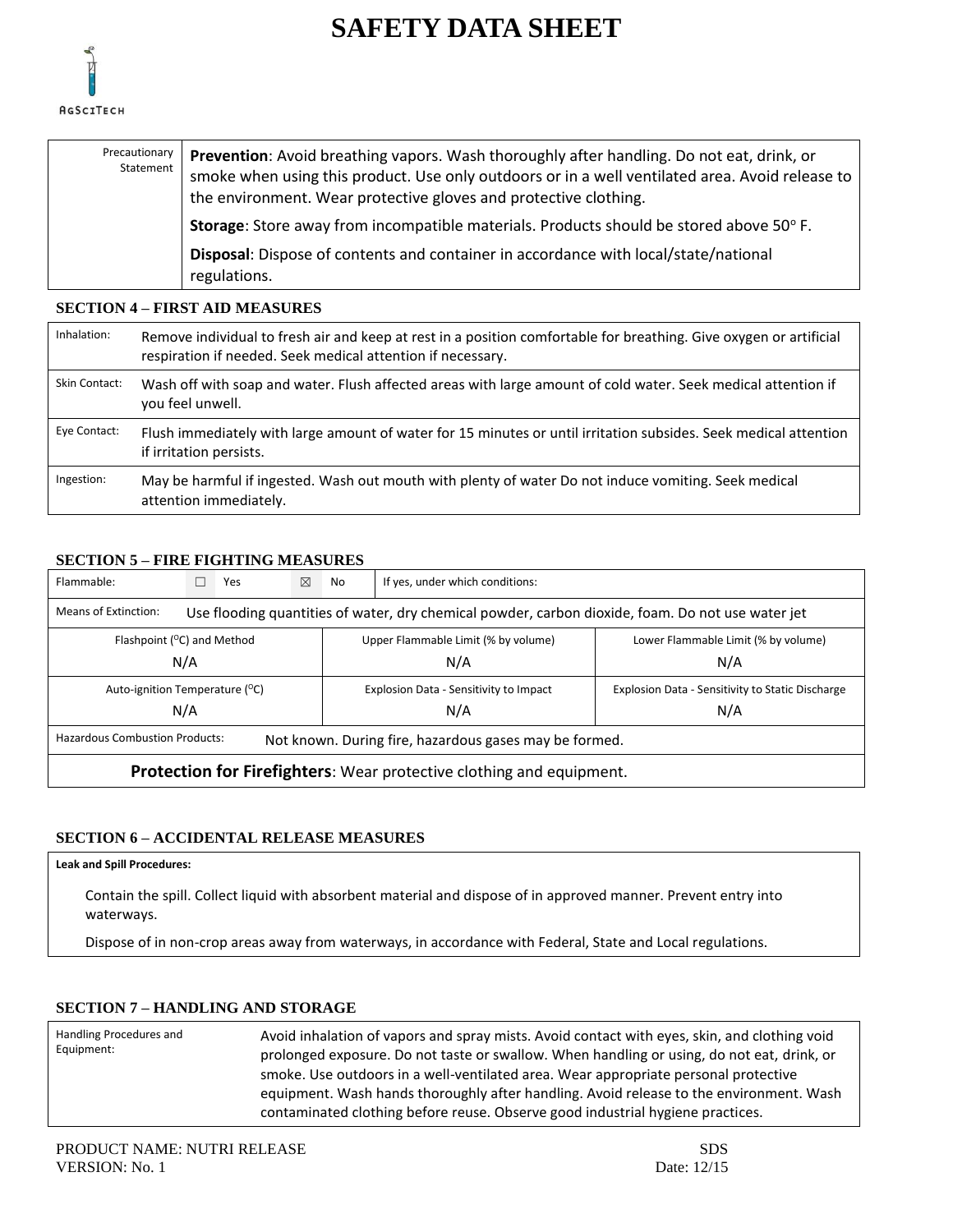

# **SAFETY DATA SHEET**

Conditions for Safe Storage including any incompatibilities:

Store in a cool, dry, well-ventilated area away from direct sunlight. Avoid overheating or freezing. Keep containers tightly closed when not in use. Refer to **SECTION 10** for incompatibilities.

## **SECTION 8 – EXPOSURE CONTROL / PERSONAL PROTECTION**

| <b>Exposure Limits:</b>                                                             | ⊠                                                                                                      | <b>ACGIH TLV</b>                               |   |        |   | OSHA PEL   |   |     |   | Other (specify) |   |          |       |
|-------------------------------------------------------------------------------------|--------------------------------------------------------------------------------------------------------|------------------------------------------------|---|--------|---|------------|---|-----|---|-----------------|---|----------|-------|
| Specific Engineering Controls (such as ventilation, enclosed process):<br>Ventilate |                                                                                                        |                                                |   |        |   |            |   |     |   |                 |   |          |       |
| Personal Protective Equipment:                                                      |                                                                                                        |                                                | ⊠ | Gloves | ⊠ | Respirator | ⊠ | Eye | ⊠ | Footwear        | ⊠ | Clothing | Other |
| If checked, please specify type:                                                    |                                                                                                        |                                                |   |        |   |            |   |     |   |                 |   |          |       |
| Respiratory:                                                                        | Wear NIOSH/MSHA approved respirator for mists while mixing or spraying. Use with adequate ventilation. |                                                |   |        |   |            |   |     |   |                 |   |          |       |
| Eyes:                                                                               | Wear safety glasses to avoid eye contact. Do not wear contact lenses.                                  |                                                |   |        |   |            |   |     |   |                 |   |          |       |
| Skin:                                                                               |                                                                                                        | Wear impermeable gloves to avoid skin contact. |   |        |   |            |   |     |   |                 |   |          |       |

## **SECTION 9 – PHYSICAL AND CHEMICAL PROPERTIES**

| <b>Physical State:</b>     | Liguid         | Odor and Appearance: No offensive<br>odor. Dark brown to black color. | Odor Threshold (ppm):<br>N/A          |
|----------------------------|----------------|-----------------------------------------------------------------------|---------------------------------------|
| Specific Gravity:<br>1.165 |                | Vapor Density (air = 1): N/A                                          | Vapor Pressure (mmHg):<br>N/A         |
| Evaporation Rate:          |                | Boiling Point ( $^{\circ}$ C) > 212 $^{\circ}$ F                      | Freezing Point $(^{\circ}C)$ :<br>N/A |
| pH:                        | $5.5 + (-0.5)$ | Coefficient of Water/Oil Distribution:                                | (Solubility in Water):<br>Soluble     |

## **SECTION 10 – STABILITY AND REACTIVITY**

|                                       |             | Chemical Stability: |                                        | If no, under which conditions:                                  |
|---------------------------------------|-------------|---------------------|----------------------------------------|-----------------------------------------------------------------|
|                                       | $\boxtimes$ | Yes                 | No                                     |                                                                 |
|                                       |             |                     | Incompatibility with Other Substances: | If yes, which ones?                                             |
|                                       | X           | Yes                 | No.                                    | Incompatible with strong oxidizing agents or high pH chemicals. |
| Reactivity and under what conditions? |             |                     |                                        | Stable under normal conditions of use, storage and transport.   |
| Hazardous Decomposition Products:     |             |                     |                                        | No known hazardous decomposition products.                      |

#### **SECTION 11 – TOXICOLOGICAL INFORMATION**

| Effects of Acute Exposure:<br>Not available          |                                                    |
|------------------------------------------------------|----------------------------------------------------|
| <b>Effects of Chronic Exposure:</b><br>Not available |                                                    |
| Irritancy of Product:<br>Not available               |                                                    |
| Skin Sensitization:<br>Not available                 | <b>Respiratory Sensitization:</b><br>Not available |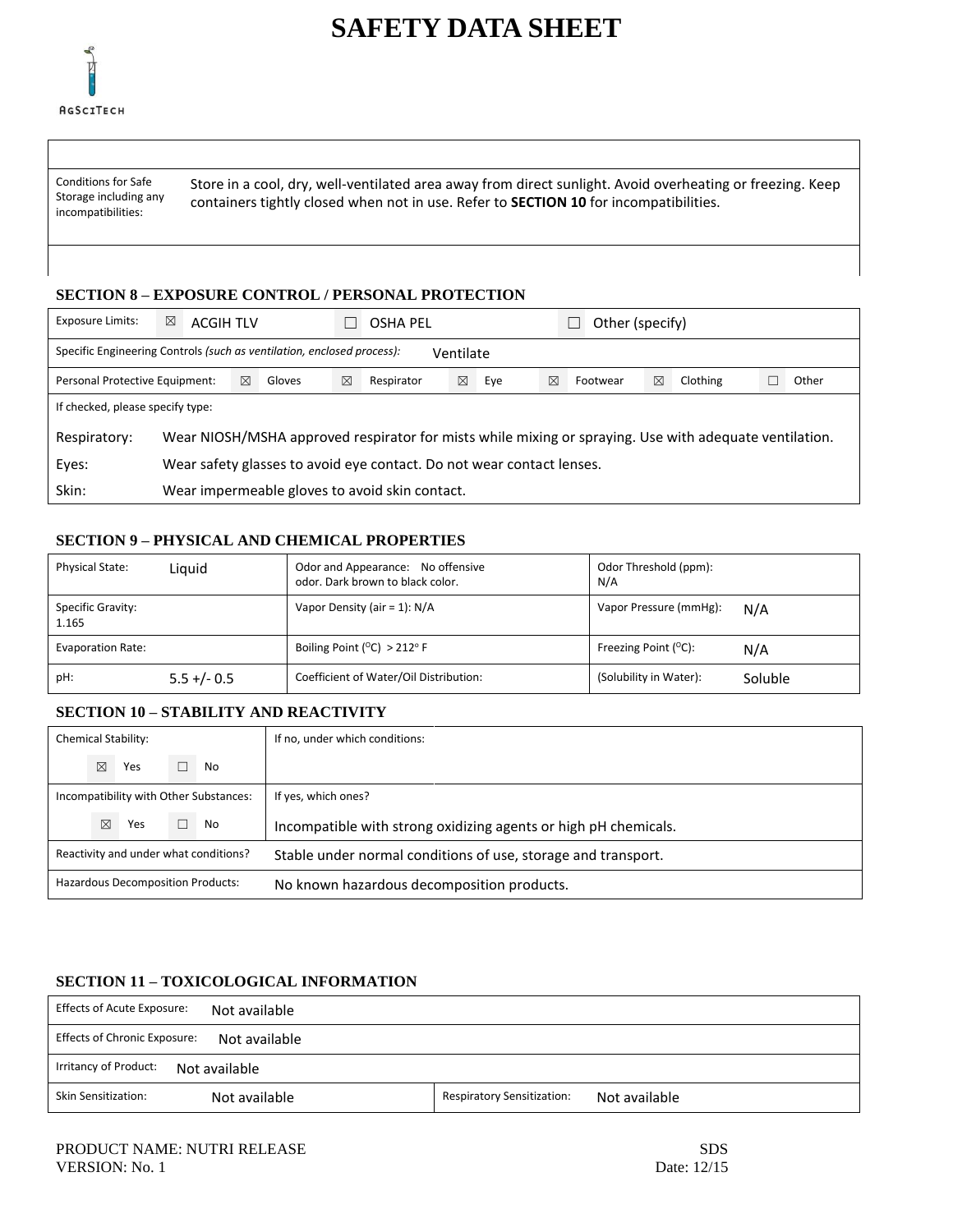

# **SAFETY DATA SHEET**

| Carcinogenicity - IARC:               | Not expected to be carcinogen                                      | Carcinogenicity - ACGIH:         | Not expected to be carcinogen |  |  |  |
|---------------------------------------|--------------------------------------------------------------------|----------------------------------|-------------------------------|--|--|--|
| Reproductive Toxicity:                | Not expected to cause<br>reproductive or developmental<br>effects. | Teratogenicity:<br>Not available |                               |  |  |  |
| Embryo toxicity:                      | Not expected to cause embryo<br>toxicity.                          | Mutagenicity:                    | Not available                 |  |  |  |
| Name of Synergistic Products/Effects: | N/A                                                                |                                  |                               |  |  |  |
|                                       |                                                                    |                                  |                               |  |  |  |

## **SECTION 12 – ECOLOGICAL INFORMATION**

| Ecotoxicity:                          | This product is not classified as environmentally hazardous. |  |  |
|---------------------------------------|--------------------------------------------------------------|--|--|
| <b>Persistence and degradability:</b> | Not available                                                |  |  |
| <b>Bioaccumulative potential:</b>     | Not available                                                |  |  |
| <b>Mobility in soil:</b>              | Not available                                                |  |  |

## **SECTION 13 – DISPOSAL CONSIDERATIONS**

| <b>Disposal instructions:</b>                                                                                                                                                                           |                                                                                                                                                                                                                                                                                                                                     |  |  |
|---------------------------------------------------------------------------------------------------------------------------------------------------------------------------------------------------------|-------------------------------------------------------------------------------------------------------------------------------------------------------------------------------------------------------------------------------------------------------------------------------------------------------------------------------------|--|--|
|                                                                                                                                                                                                         | Collect and reclaim or dispose in sealed containers at licensed waste disposal site. Do not allow this<br>material to drain into sewers/water supplies. Do not contaminate ponds, waterways or ditches with<br>chemical or used container. Dispose of contents/container in accordance with local/regional/national<br>regulations. |  |  |
| Hazardous waste code:                                                                                                                                                                                   | Not hazardous waste. Dispose in accordance of all applicable regulations.                                                                                                                                                                                                                                                           |  |  |
| Waste from residue/unused containers: Not hazardous material                                                                                                                                            |                                                                                                                                                                                                                                                                                                                                     |  |  |
| Dispose of product in accordance with local regulations. Empty containers or liners may retain some<br>product residues. This material and its assigned container must be disposed of in a safer manner |                                                                                                                                                                                                                                                                                                                                     |  |  |
| <b>Contaminated packaging:</b>                                                                                                                                                                          |                                                                                                                                                                                                                                                                                                                                     |  |  |
|                                                                                                                                                                                                         | Since emptied containers may retain product residue, follow label warnings even after container is<br>emptied. Empty containers should be taken to an approved waste handling site for recycling or disposal.                                                                                                                       |  |  |

## **SECTION 14 – TRANSPORT INFORMATON**

| Not available               | UN proper shipping name: |
|-----------------------------|--------------------------|
| UN number:                  | Not available            |
| Transport hazard class(es)  | Not available            |
| Not hazardous product       | Packaging group:         |
| PRODUCT NAME: NUTRI RELEASE | <b>SDS</b>               |
| VERSION: No. 1              | Date: 12/15              |